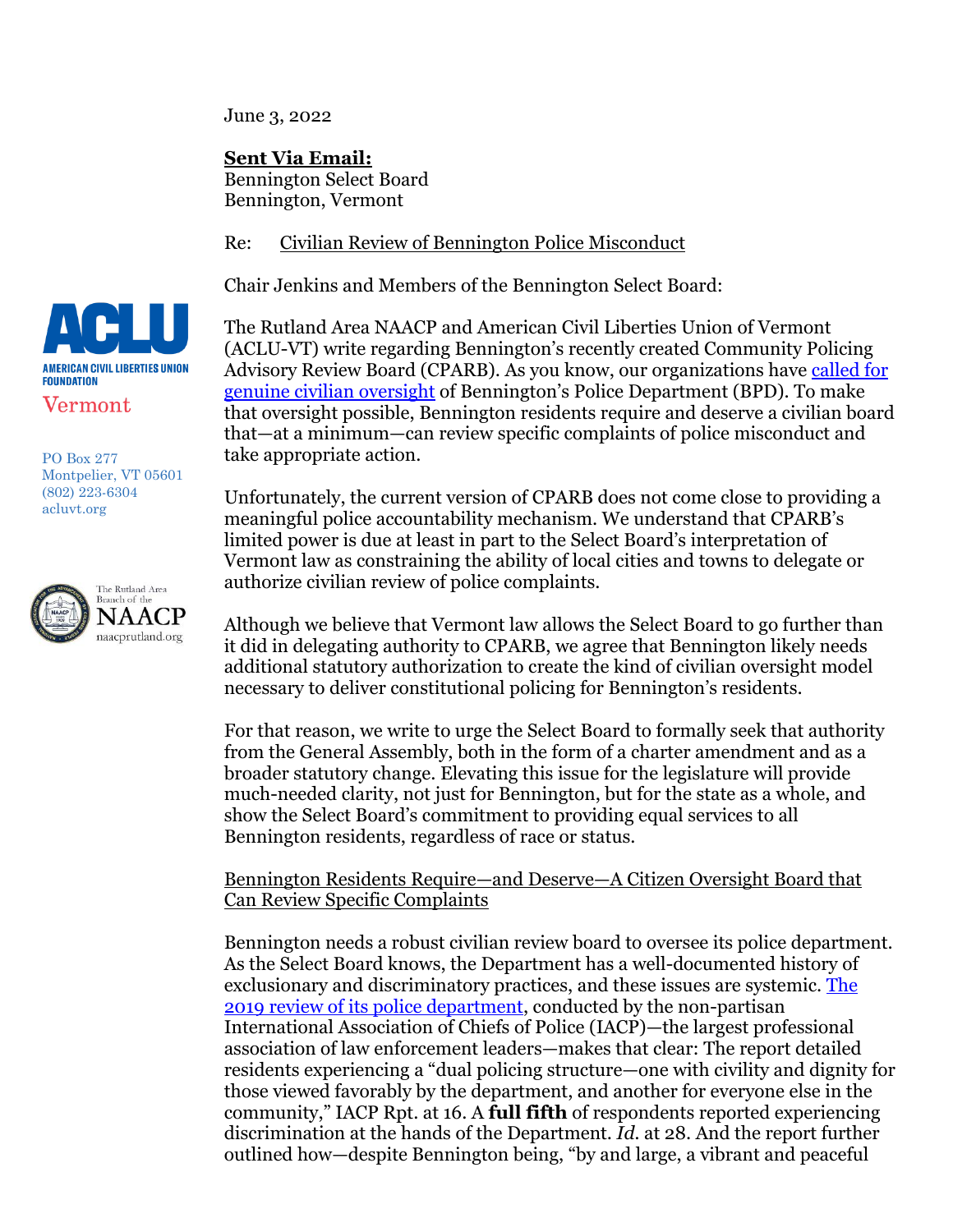town," *id.* at 7—the Department had embraced an aggressive "warrior" mentality, eschewed best practices, and failed to structure its mission around principles of community policing.

Within this portrait of a police force unmoored from its obligation to protect Bennington's residents impartially, respectfully, and equally, one particular theme bears emphasis: Bennington residents fear reprisal from BPD. The authors noted, for example, how community members hesitate to make complaints for fear that they will "suffer retaliation by the department." *Id*. at 17. The report further detailed how "[residents] indicated that they or others were afraid to call for services from BPD for fear of harassment or targeting despite needing assistance," and that "[s]ome community members, particularly members of diverse populations, feel that if they make a complaint to the police—even in cases where they're a victim of a crime—" the Department has made clear that "they will become the target of the criminal investigation." *Id.* at 16–17. The report even described how residents' "heightened fear of retaliation" had interfered with IACP factfinders' ability to gather information, as community members "expressed fear in sending emails to the independently managed inbox, completing the survey, and meeting with the team" out of concern that "they would be targeted by BPD." *Id.* at 18.

These findings, compiled and reported by other law enforcement professionals, make plain what Bennington residents already know through their lived experiences: the Department cannot be relied on to self-police, and a BPDcontrolled complaint process puts vulnerable residents at risk. As the IACP report itself urged, residents require a genuine mechanism for civilian oversight that will assist the victims of police misconduct and ensure that the Department impartially serves the full community it is sworn to protect. Indeed, the urgency of that need is what led our organizations to [oppose the creation of an exploratory](https://www.acluvt.org/en/news/aclu-naacp-react-benningtons-proposed-police-oversight-task-force)  [task force](https://www.acluvt.org/en/news/aclu-naacp-react-benningtons-proposed-police-oversight-task-force) last fall, instead recommending that the Select Board create a review board immediately.

Unfortunately, the current version of CPARB falls far short of providing that necessary mechanism. As created, CPARB "does not have the power or authority to investigate, review, or otherwise participate in matters involving specific police personnel or specific police-related incidents," and cannot "receive, or review complaints initiated against personnel of the police." Instead, all complaints must go to the Department exclusively (as part of a combined process the Department insisted on creating that will receive "compliments" in addition to reports of misconduct). CPARB is limited to merely reviewing a "database" of "anonymized compliments and complaints" solely for the purpose of "identifying" trends.

That purely symbolic process does nothing to alleviate the issues or fears outlined by the IACP report, and all but guarantees that prior Department practices will continue unabated. To address the deep-rooted shortcomings showcased by the report, Bennington residents require and deserve a civilian board that—at a minimum—can review specific complaints of police misconduct and take appropriate action.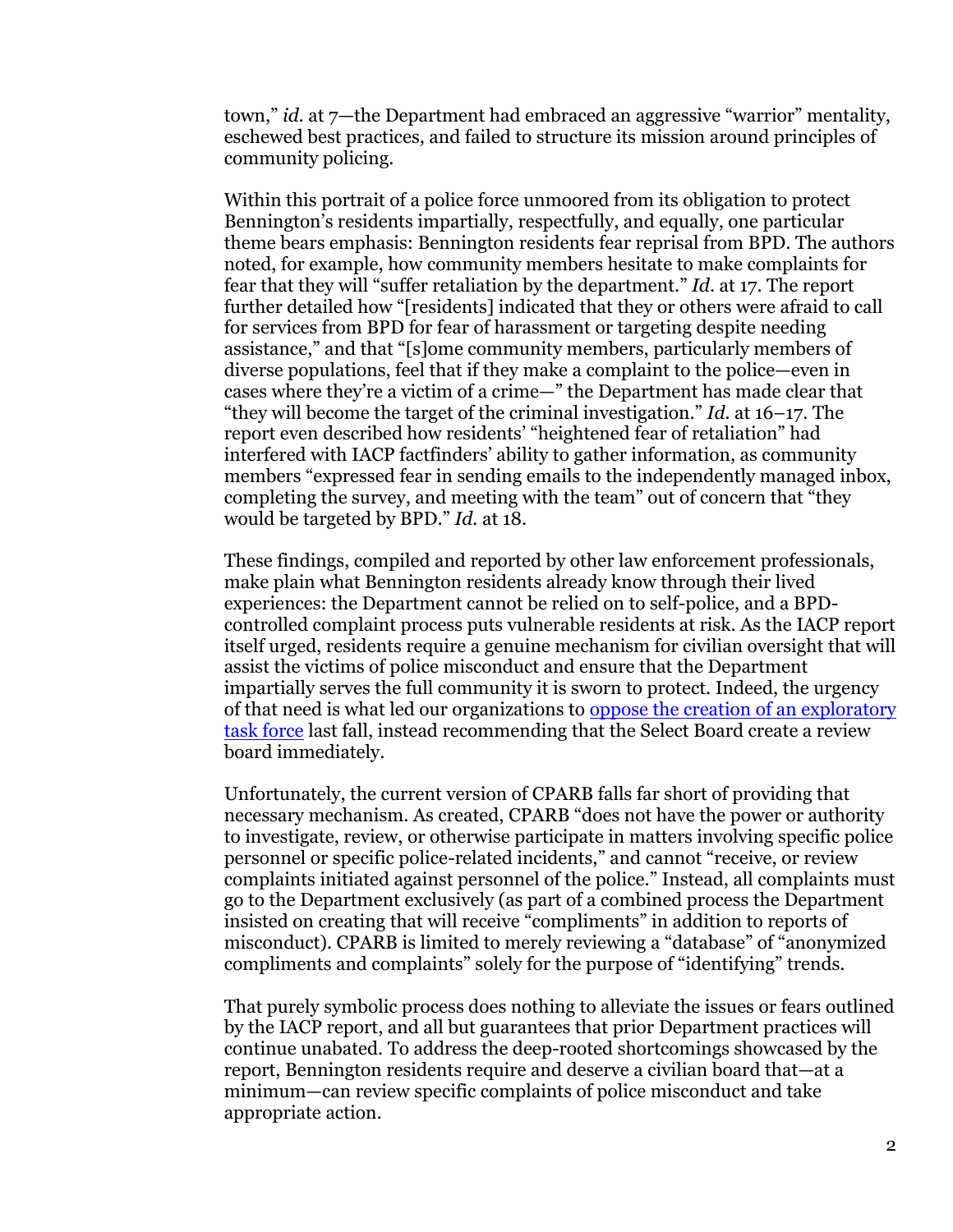## The Select Board Can and Should Seek Clarity on this Issue

In its deliberations surrounding CPARB, the Select Board acknowledged that a mechanism for citizen review of specific complaints was essential. Several members of the Select Board also emphasized the need for a process external to the Department for citizen concerns, one that would allow residents to raise instances of misconduct without fear of retaliation or harassment. However, based on the advice of its legal counsel, the Select Board ultimately concluded that the Town lacked the statutory authority to delegate to CPARB the power to review specific complaints submitted to BPD or to create a separate mechanism for reporting and investigating instances of misconduct.

That conclusion surprised many. As several Select Board members pointed out, the current legal landscape is deeply confusing. Vermont law expressly envisions "review of officer discipline by civilians, which may be a selectboard *or other elected or appointed body*." 20 V.S.A. § 2401(4)(E) (emphasis added); *see also id.* § 2403 (contemplating reporting by "the chair of [an] agency's civilian review board"). But at the same time, other statutory provisions assign specific police oversight duties to the Select Board, Town Manager, and/or Chief of Police duties which, under background principles of Vermont municipal law, are generally non-delegable unless explicitly authorized. *See, e.g.*, 24 V.S.A. §§ 1931– 35. Select Board members were understandably puzzled by a statutory scheme that clearly envisions robust citizen review of police misconduct but fails to provide clear authorization for municipalities to create and empower those bodies.

We believe that Vermont law allows the Select Board to go further than it did in structuring CPARB, and that existing authority would allow a citizen body to at least receive copies of specific complaints. However, we agree that—given the provisions described above—Bennington likely requires additional authorization to create a civilian review board with the kind of investigatory and substantive review power that is so clearly needed.

To address the deep-rooted issues of racial profiling and police misconduct in Bennington, and to regain community trust, the Select Board can and should formally seek this additional authority for CPARB. One way to do so would be to draft a charter amendment that would expressly allow the Select Board to delegate some of its authority to another body. Another would be to ask the General Assembly to clarify this issue for all municipalities going forward.

We strongly encourage the Select Board to pursue both strategies—the latter because the legal questions confronted by the Select Board will not be limited to Bennington and any Vermont municipality looking to create a robust civilian review board will face similar confusion about the scope of its authority. The Select Board's recent experience with its CPARB is an opportunity to highlight these issues, bringing clarity not just to Bennington but to the entire state.